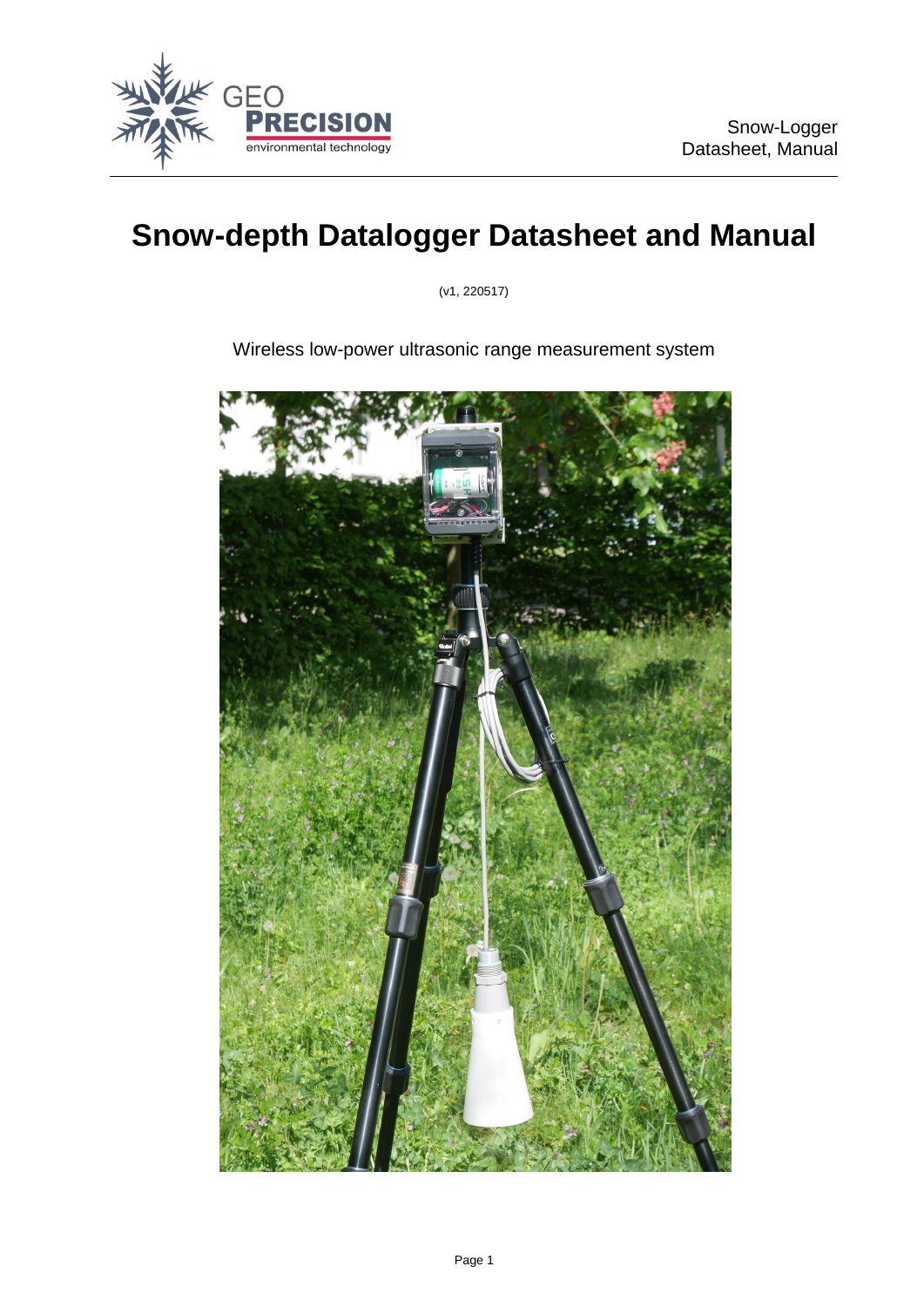

### 1. Technical data

- Targeting /range distance from 500 to 5000 mm.
- Automatic self calibration on sensor power up.
- Sensor self-cleaning for dust-reduction.
- Reading stability 1 mm / meter.
- Accuracy 1%, Resolution 1 mm.
- Sensor-Type MB7574, optimized for snow level measurement with "snow horn" extension.
- Operating temperature -40 to 65 °C.
- IP67 rating.
- Power supply 1 x 3,6 Volt Lithium D-Cell.
- Power consumption:
	- o Idle: 10 µA (direct wireless connectivity)
	- o Measurement: 15 mA
	- o Self-Cleaning: 50 mA
- Flexgate 2 OS.
- 433 MHz radio communication for configuration and data-download.
- 2 MByte non-volatile flash memory for up to 500000 values.
- Battery-lifetime up to 3 years @ 1 hour period (with self-cleaning).
- Length of sensor cable: 2.5 m (other lengths on request).
- Optional mast mounting accessories for different diameters.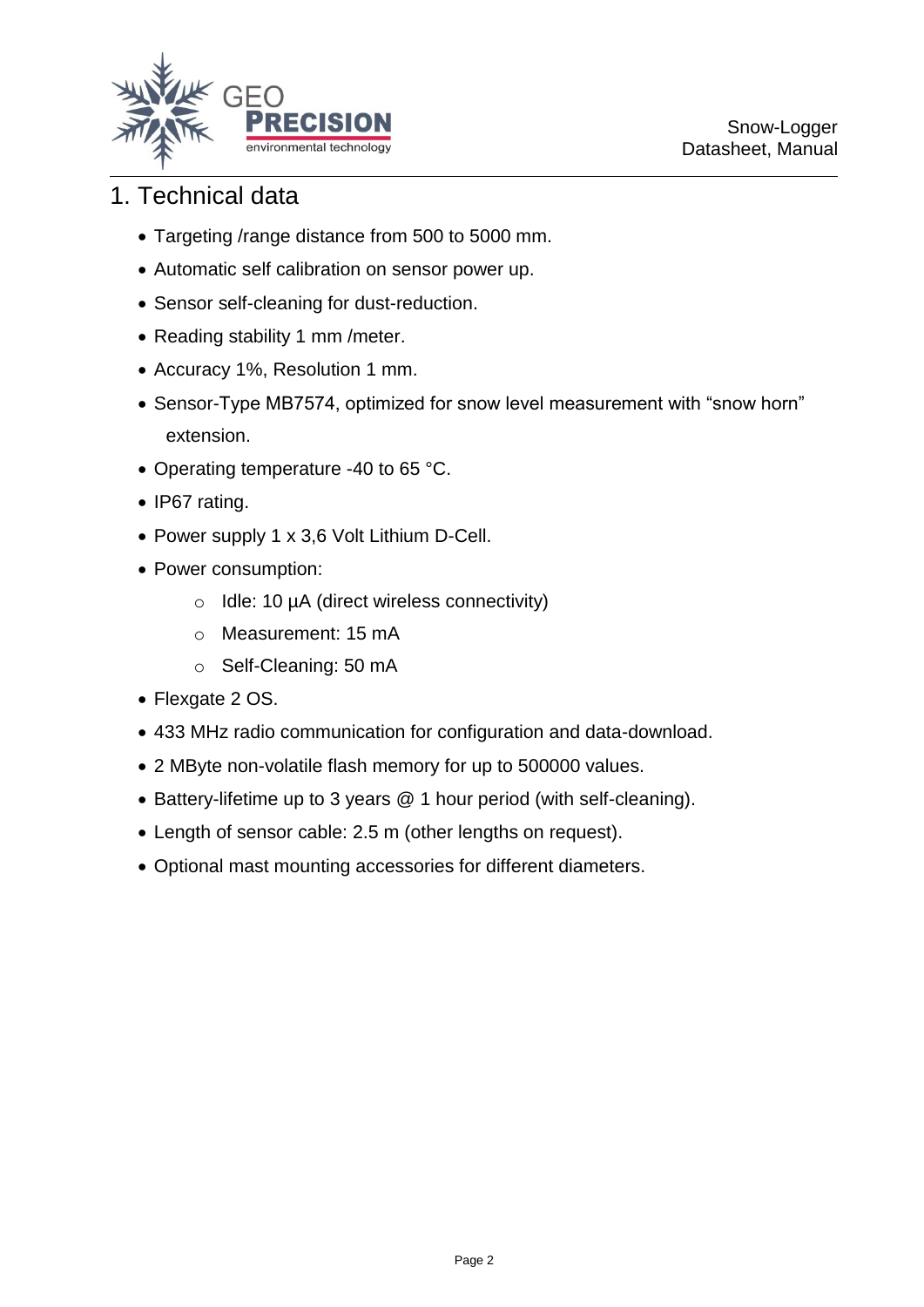

## 2. Configuration

The measurement-system comes fully configured to read the sensor and record the data with an interval of 1 hour.

To download the data from the device or to change the configuration the "Wireless 433 MHz USB-Dongle" and FG2-Shell software are required.

Download the latest version of the FG2-Shell software here: https://www.thermistor-string.com/additional-string-information/downloads/category/2 software

How to install and use the FG2-Sehll software, please refer to the documentation "Doku\_FlexGate\_Software\_Engl":

https://www.thermistor-string.com/additional-string-information/documentationthermistor-string/category/3-documentation

### **Self-Cleaning:**

There is a special configuration to handle the self-cleaning feature of the sensor. By default the self-cleaning feature is enabled, to be proceeded previous to each reading.

To change the behaviour of the self-cleaning feature, open the parameter-form of the device and select "Channel 1 parameters".

Change the value of the field "CMD/ACC":

| 'Uhannel Parameters'  |                                    |                                  |               |
|-----------------------|------------------------------------|----------------------------------|---------------|
| $\blacktriangle$   #1 | Type: 255?                         | Scale: Offs <sup>0</sup>         | 2 Points Cali |
| ▼                     | Uni mm                             | Mult 1.000000                    | Tare          |
|                       | D 0                                |                                  |               |
|                       | Action: Ø Log Channel              | Alarm: In 0                      |               |
|                       | <b>Check Alarms</b>                |                                  | OK            |
|                       | No Measure, use cached Values      | High $ 0 $                       |               |
|                       | Inde: $ 0 $<br>$S.No$ <sup>0</sup> | $C_{\text{md.}/\text{Acr}}$ 0001 |               |

- 0: Deactivate self-cleaning (increases the battery-lifetime).
- 1: Activated, self cleaning will take place at every period.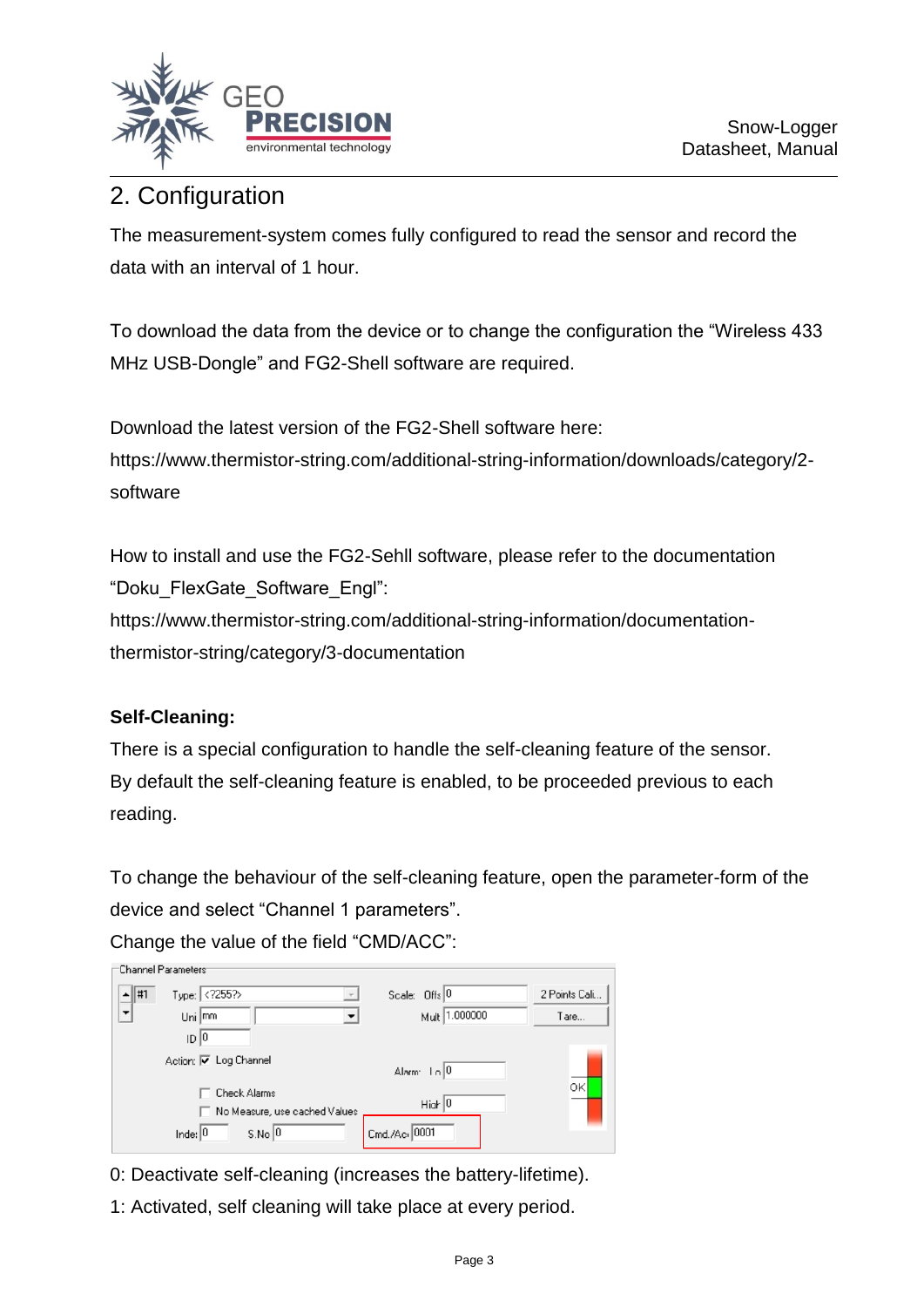

2: self cleaning will take place every  $2<sup>nd</sup>$  period.

3: self cleaning will take place every 3<sup>rd</sup> period.

4 to 10: every  $4<sup>th</sup>$  time and so on.

To take effect of changes in self-cleaning configuration immediately, perform a reset of the datalogger. Select device, Click Setup, then "Reset".

Otherwise the changes will take effect after ending the cycle of the previous configuration.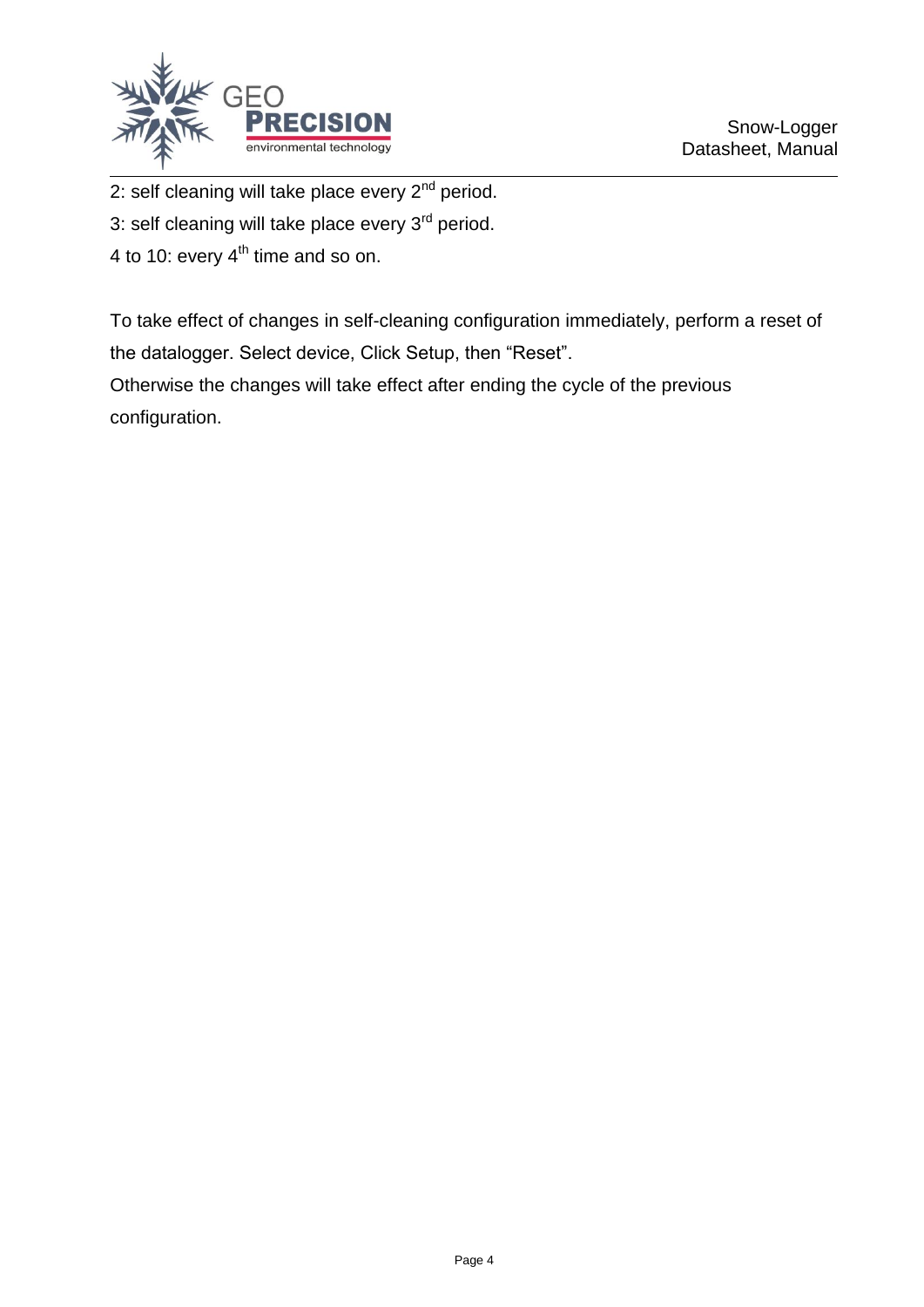

### 3. Handling and mounting information

### **Battery:**

The battery is very heavy! Prevent the device from physical shocks!

Always use correct polarity of the battery. Otherwise the whole device and battery are destroyed.

#### **Datalogger-Mounting:**

To prevent water leakage inside the housing chose one option:

- a) direction of the cable and air-vent ground-wards.
- b) horizontal position.